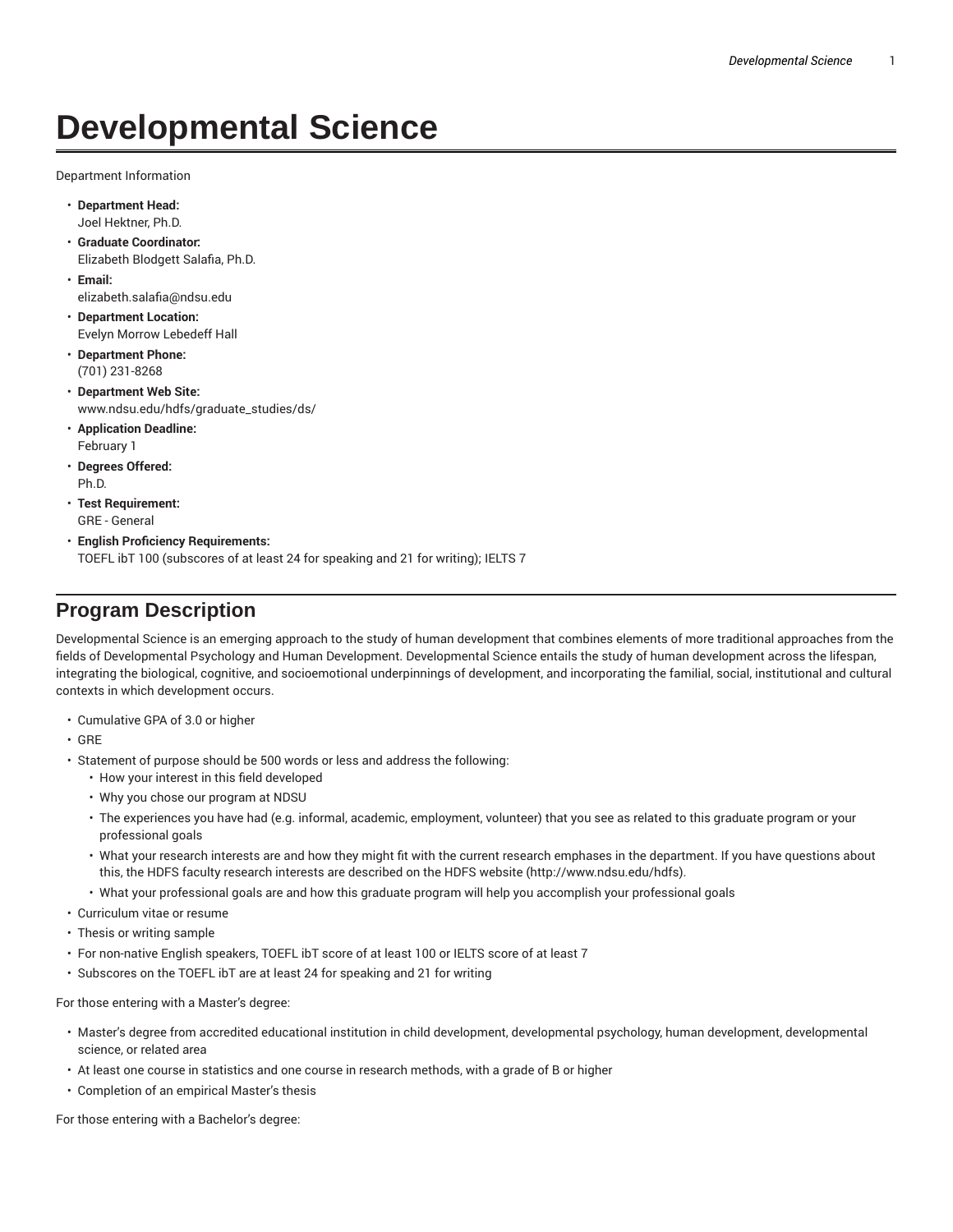• Bachelor's degree from accredited educational institution in child development, developmental psychology, human development, developmental science, or related area

# **Financial Assistance**

All admitted students are awarded graduate assistantships, which provide a full tuition waiver plus a stipend.

## **Curriculum for students entering with a Bachelor's degree (90 credits total)**

- Students earn a Master's degree after completing 30 credits, master's oral examination and the master's thesis.
- All courses 3 credits unless otherwise noted.

| Code                                   | <b>Title</b>                                                                                                                              | <b>Credits</b> |
|----------------------------------------|-------------------------------------------------------------------------------------------------------------------------------------------|----------------|
| <b>Development Core</b>                |                                                                                                                                           | 12             |
| <b>HDFS 811</b>                        | Developmental Concepts and Theories                                                                                                       |                |
| <b>HDFS 813</b>                        | Social and Emotional Development Across the Lifespan                                                                                      |                |
| <b>HDFS 815</b>                        | Physical and Cognitive Development Across the Lifespan                                                                                    |                |
| <b>HDFS 817</b>                        | <b>Prevention Science</b>                                                                                                                 |                |
| <b>Teaching Core</b>                   |                                                                                                                                           | 6              |
| <b>HDFS 802</b>                        | <b>Teaching Developmental Science</b>                                                                                                     |                |
| <b>HDFS 892</b>                        | <b>Graduate Teaching Experience</b>                                                                                                       |                |
| <b>Methodology and Statistics Core</b> |                                                                                                                                           | 12             |
| <b>HDFS 705</b>                        | Quantitative Methods in Developmental Science (4 credits)                                                                                 |                |
| <b>HDFS 854</b>                        | Advanced Quantitative Methods in Developmental Science                                                                                    |                |
| <b>HDFS 856</b>                        | Longitudinal Research Methods and Analysis                                                                                                |                |
| <b>Electives</b>                       |                                                                                                                                           | 15             |
|                                        | Must include 9 credits in didactic 700- or 800-level courses (in HDFS or other departments) (HDFS 824 or HDFS 825 recommended)            |                |
|                                        | Can include, distributed in varying credit amounts across multiple semesters:                                                             |                |
| <b>HDFS 893</b>                        | Individual Study/Tutorial (maximum of 6 additional credits (beyond the 15 required))                                                      |                |
| <b>HDFS 894</b>                        | Practicum/Internship (focus on teaching or non-academic role)                                                                             |                |
| <b>Non-Didactic Courses</b>            |                                                                                                                                           | 8              |
| <b>HDFS 801</b>                        | Graduate Orientation Seminar (1 credit)                                                                                                   |                |
| <b>HDFS 805</b>                        | Professional Development in Developmental Science (1 credit)                                                                              |                |
| <b>HDFS 890</b>                        | Graduate Seminar (Qualifying Exam/Career, 6 credits total)                                                                                |                |
| career development                     | 2 credits during spring before doing qualifying exam; 2 credits in summer during qualifying exam; 2 credits during final year to focus on |                |
| <b>Independent Research</b>            |                                                                                                                                           | 39             |
| <b>HDFS 893</b>                        | Individual Study/Tutorial (18 credits)                                                                                                    |                |
| <b>HDFS 798</b>                        | Master's Thesis (6 credits)                                                                                                               |                |
| <b>HDFS 899</b>                        | Doctoral Dissertation (15 credits)                                                                                                        |                |
|                                        |                                                                                                                                           |                |

## **Curriculum for students entering with a Master's degree (60 credits total)**

- Students may follow this track only if their Master's degree and thesis was approved by the Developmental Science Committee upon admission.
- Additional coursework may be necessary to compensate for courses not taken.
- All courses 3 credits unless otherwise noted.

| Code                    | Title                                                  | <b>Credits</b> |
|-------------------------|--------------------------------------------------------|----------------|
| <b>Development Core</b> |                                                        | 12             |
| <b>HDFS 811</b>         | Developmental Concepts and Theories                    |                |
| <b>HDFS 813</b>         | Social and Emotional Development Across the Lifespan   |                |
| <b>HDFS 815</b>         | Physical and Cognitive Development Across the Lifespan |                |
| <b>HDFS 817</b>         | <b>Prevention Science</b>                              |                |
| <b>Teaching Core</b>    |                                                        | 6              |
| <b>HDFS 802</b>         | <b>Teaching Developmental Science</b>                  |                |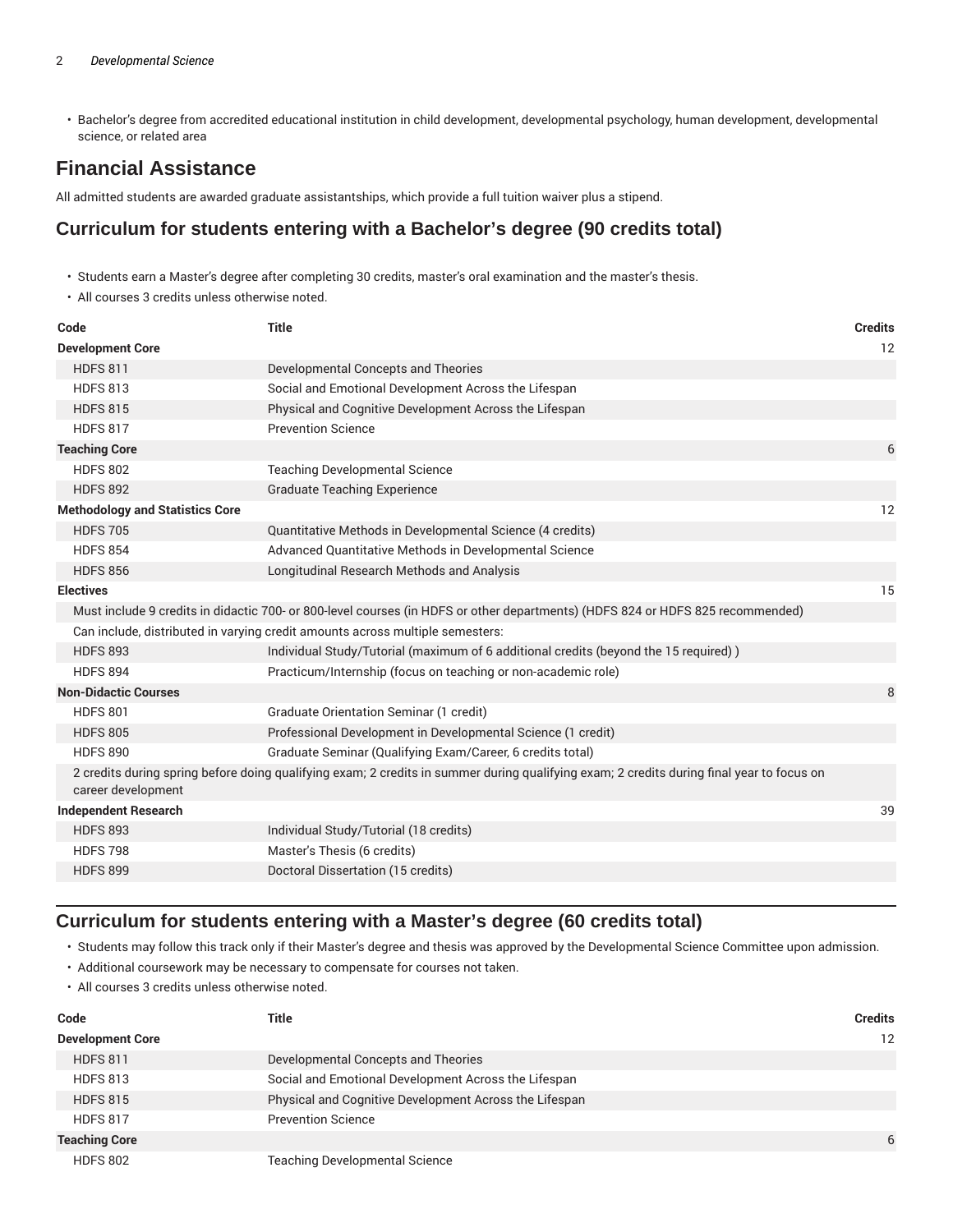| <b>HDFS 892</b>                        | <b>Graduate Teaching Experience</b>                                                                                                       |    |
|----------------------------------------|-------------------------------------------------------------------------------------------------------------------------------------------|----|
| <b>Methodology and Statistics Core</b> |                                                                                                                                           | 12 |
| <b>HDFS 854</b>                        | Advanced Quantitative Methods in Developmental Science                                                                                    |    |
| <b>HDFS 856</b>                        | Longitudinal Research Methods and Analysis                                                                                                |    |
| <b>Didactic Electives</b>              |                                                                                                                                           | 3  |
|                                        | could include HDFS 824, HDFS 825, HDFS 893, HDFS 894, or 700- or 800-level course in HDFS or other department.                            |    |
| <b>Non-Didactic Courses</b>            |                                                                                                                                           | 8  |
| <b>HDFS 801</b>                        | Graduate Orientation Seminar (1 credit)                                                                                                   |    |
| <b>HDFS 805</b>                        | Professional Development in Developmental Science (1 credit)                                                                              |    |
| <b>HDFS 890</b>                        | Graduate Seminar (Qualifying Exam/Career, 6 credits total)                                                                                |    |
| career development                     | 2 credits during spring before doing qualifying exam; 2 credits in summer during qualifying exam; 2 credits during final year to focus on |    |
| <b>Independent Research</b>            |                                                                                                                                           | 39 |
| <b>HDFS 893</b>                        | Individual Study/Tutorial (10 credits)                                                                                                    |    |
| <b>HDFS 899</b>                        | Doctoral Dissertation (15 credits)                                                                                                        |    |

# **Other Requirements**

- Teach one undergraduate course, with supervision (as part of assistantship or for course credit in HDFS 894Practicum/Internship). Must have first taken HDFS 802 Teaching Developmental Science.
- Submit at least four proposal/abstracts for presentations or posters at national conferences, including as a co-presenter (2 submissions if enter with MS)
- Present (in person) at least twice at national conferences (once if enter with MS), unless a waiver is granted by the student's committee.
- Submit at least two peer-reviewed articles for publication (including as co-author). Note: Although these presentation and publication requirements do not carry course credit per se, they are projects that would be worked on as part of HDFS 893 Individual Study/Tutorial, and/ or HDFS 899 Doctoral Dissertation.
- Qualifying examination
- Dissertation

# **Core Faculty**

### **Sean Brotherson, Ph.D.**

Oregon State University, 2000

Research Interests: Parenting and Fatherhood; Healthy Marriages; Family Stress; Rural Families; Grief and Bereavement; Family Life Education; Family Policy

## **James E. Deal, Ph.D.**

University of Georgia, 1987 Research Interests: Personality Development in Children; Relationship Between Individual Development and Family Relationships

## **Heather Fuller, Ph.D.**

University of Michigan, 2009

Research Interests: Social Relationships Across the Lifespan (E.G. Intergenerational Relationships); Psychological Well-Being in Old Age; Culture and Aging; Migration, Transnationalism and Acculturation; Biculturalism

## **Joel Hektner, Ph.D.**

University of Chicago, 1996

Research Interests: Aggressive Children; Research Methods; Prevention Programs For High-Risk Aggressive Children; Peer Affiliation Patterns and Peer Influences on Children's Behaviors; Family and School Conditions That Facilitate Optimal Experiences (Flow) and Optimal Development; The Experience Sampling Method

## **Melissa Lunsman O'Connor, Ph.D.**

University of South Florida, 2010

Research Interests: Cognitive and Functional Aging in Healthy and Clinical Populations; Older Drivers; Research Methods; Attitudes toward Dementia

### **Brandy A. Randall, Ph.D.**

University of Nebraska-Lincoln, 2002

Research Interests: Relational and Contextual Influences on Adolescents' and Young Adults' Positive and Problem Behaviors